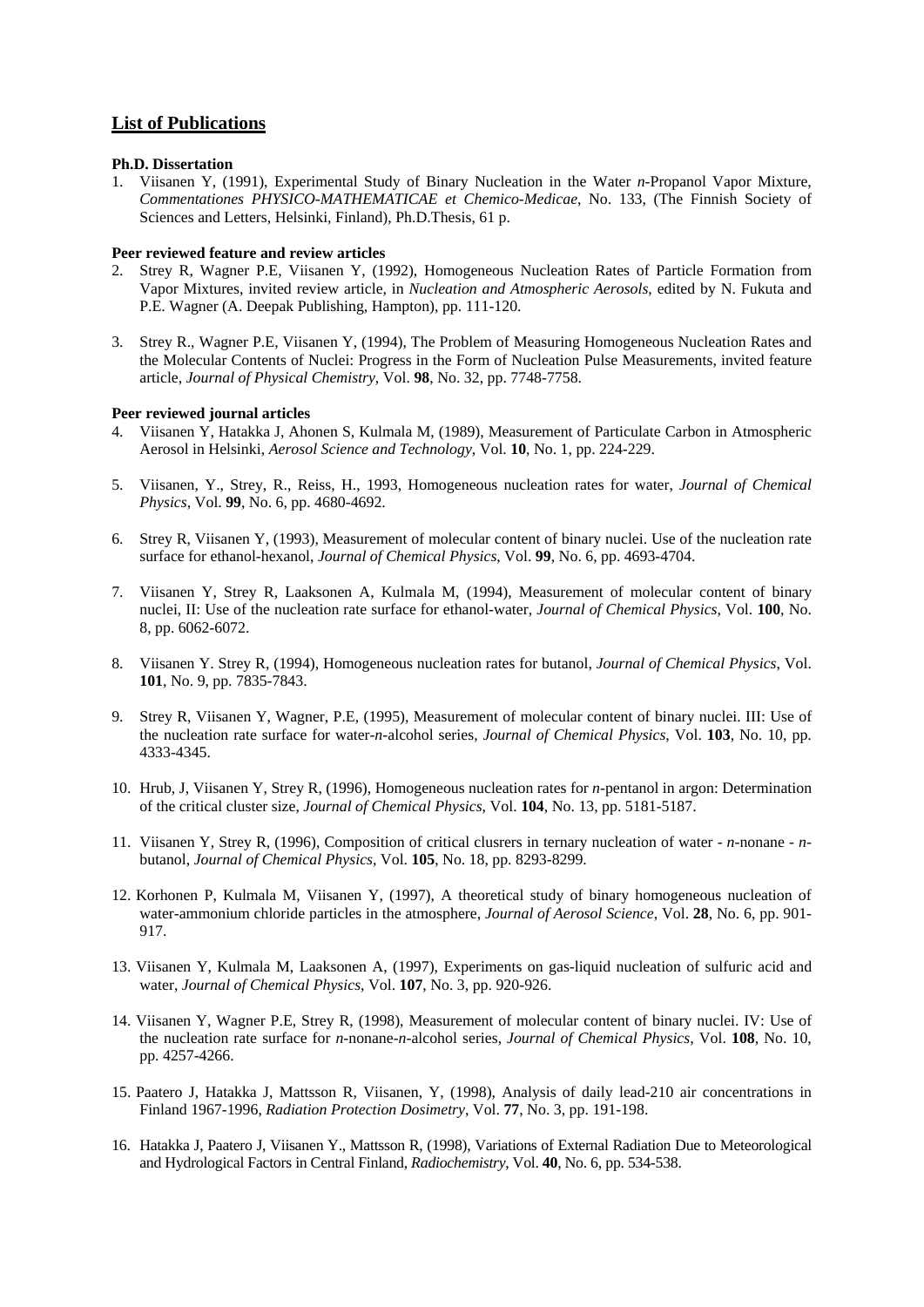- 17. Strey R, Viisanen Y, Aratono M, Kratohvil J.P, Yin Q, Friberg S.E, (1999), On the necesity of using activities in the Gibbs equation, *Journal of Physical Chemistry B*, Vol. **103**, No. 43, pp. 9112-9116.
- 18. Korhonen P, Kulmala M, Laaksonen A, Viisanen Y, McGraw R, Seinfeld J.H, (1999), Ternary nucleation of H2SO4, NH3, and H2O in the atmosphere, *Journal of Geophyical Research*, Vol. **111**, No. D21, pp. 26349-26354.
- 19. Viisanen Y, Strey R, Reiss H, (2000), Reevaluation of homogeneous nucleation rates for water, *Journal of Chemical Physics*, Vol. **112**, No. 18, pp. 8205-8206.
- 20. Kulmala M, Mäkelä J.M, Hämeri K, Aalto P.P, Pirjola L, Väkevä M, Koponen I.K, Winfried S, Forkel R, Hoffman T, Spanke J, Nilsson E.D, Jansson R, Hansson H-C, O'Dowd C, Becker E, Paatero J, Hillamo R, Viisanen Y, (2000), Biogenic aerosol formation in the boreal forest*, Boreal Environment Research*, Vol. 5, No. 4, pp. 281-297.
- 21. Rudolf R, Vrtala A, Kulmala M, Vesala T, Viisanen Y, Wagner P.E., (2001), Experimental study of sticking probabilities for condensation of nitric acid - water vapor mixtures, *Journal of Aerosol Science,* Vol. **32**, No. 7, 913-932.
- 22. Lihavainen H, Kulmala M, Viisanen Y, (2001), Homogeneous nucleation of *n*-pentanol in a laminar flow diffusion chamber, *Journal of Chemical Physics*, Vol. **114**, No. 22, pp. 10031-10038.
- 23. Kulmala M, Hämeri K, Aalto P, Mäkelä J, Pirjola L, Nilsson E.D, Buzorius G, Rannik U, Dal Maso M, Seidl W, Hoffmann T, Jansson R, Hansson H.-C, Viisanen Y, Laaksonen A, O'Dowd C.D, (2001), Overview of the international project on Biogenic aerosol formation in the boreal forest (BIOFOR), *Tellus*, Vol. **53**, No. 4, pp. 324-344.
- 24. Lihavainen H, Viisanen Y, (2001), A laminar flow diffusion chamber for homogeneous nucleation studies, *Journal of Physical Chemistry B*, Vol. **105**, pp. 11619-11629.
- 25. Aalto T, Hatakka J, Paatero J, Tuovinen J-P, Aurela M, Laurila T, Trivett N, Viisanen Y, (2002), Tropospheric carbon dioxide concentrations at a northern boreal site in Finland: Basic variations and source areas, *Tellus*, **54 B**, pp. 110-126.
- 26. O'Dowd C.D, et al. (2002), A dedicated study of New Particle Formation and Fate in the Coastal Environment (PARFORCE): Overview of objectives and achievements, J. Geophys. Res., 107 (D19), 8108, doi:10.1029/2001JD000555.
- 27. Yli-Tuomi T, Venditte L, Hopke P.K, M Basunia M.S, Landsberger S, Viisanen Y, Paatero J, (2003), Composition of the Finnish Arctic aerosol: collection and analysis of historic filter samples, *Atmospheric Environment,* **37**, pp. 2355-2364.
- 28. Komppula M, Lihavainen H, Hatakka J, Aalto P, Kulmala M, Viisanen Y, (2003), Observations of new particle formation and size distribution at two different heights and surroundings in subarctic area in Northern Finland, *Journal of Geophyical Research*, **108**, No.D9, pp. 4295-4306.
- 29. Laakso L, Hussein T, Aarnio P, Komppula M, Hiltunen M, Viisanen Y, Kulmala M, (2003), Diurnal and annual characteristics of particle mass and number concentrations in urban, rural and Arctic environments in Finland, *Atmos. Environ.,* **37**, 19, doi:10.1016/S1352-2310(03)00206-1.
- 30. Tunved P, Hansson H-C, Kulmala M, Aalto P, Viisanen Y, Karlsson H, Kristensson A, Swietlicki E, Dal Maso M, Ström J, Komppula M, (2003), One year boundary layer aerosol size distribution data from five Nordic background stations, *Atmos. Chem. Phys., 3, 2183–2205*.
- 31. Komppula M, Dal Maso M, Lihavainen H, Aalto P, Kulmala M, Viisanen Y, (2003), Comparison of new particle formation events at two locations in northern Finland, *Boreal Env. Res., 8(4), p.395-404.*
- 32. Kulmala M, Boy M, Suni T, Gaman A, Raivonen M, Aaltonen V, Adler H, Anttila T, Fiedle V, Grönholm T, Hellén H, Herrmann E, Jalonen R, Jussila M, Komppula M, Kosmale M, Plauskaite K, Reis R, Savola N, Soin, P, Virtanen S, Aalto P, Dal Maso M, Hakola H, Keronen P, Vehkamäki H, Rannik U, Lehtinen K,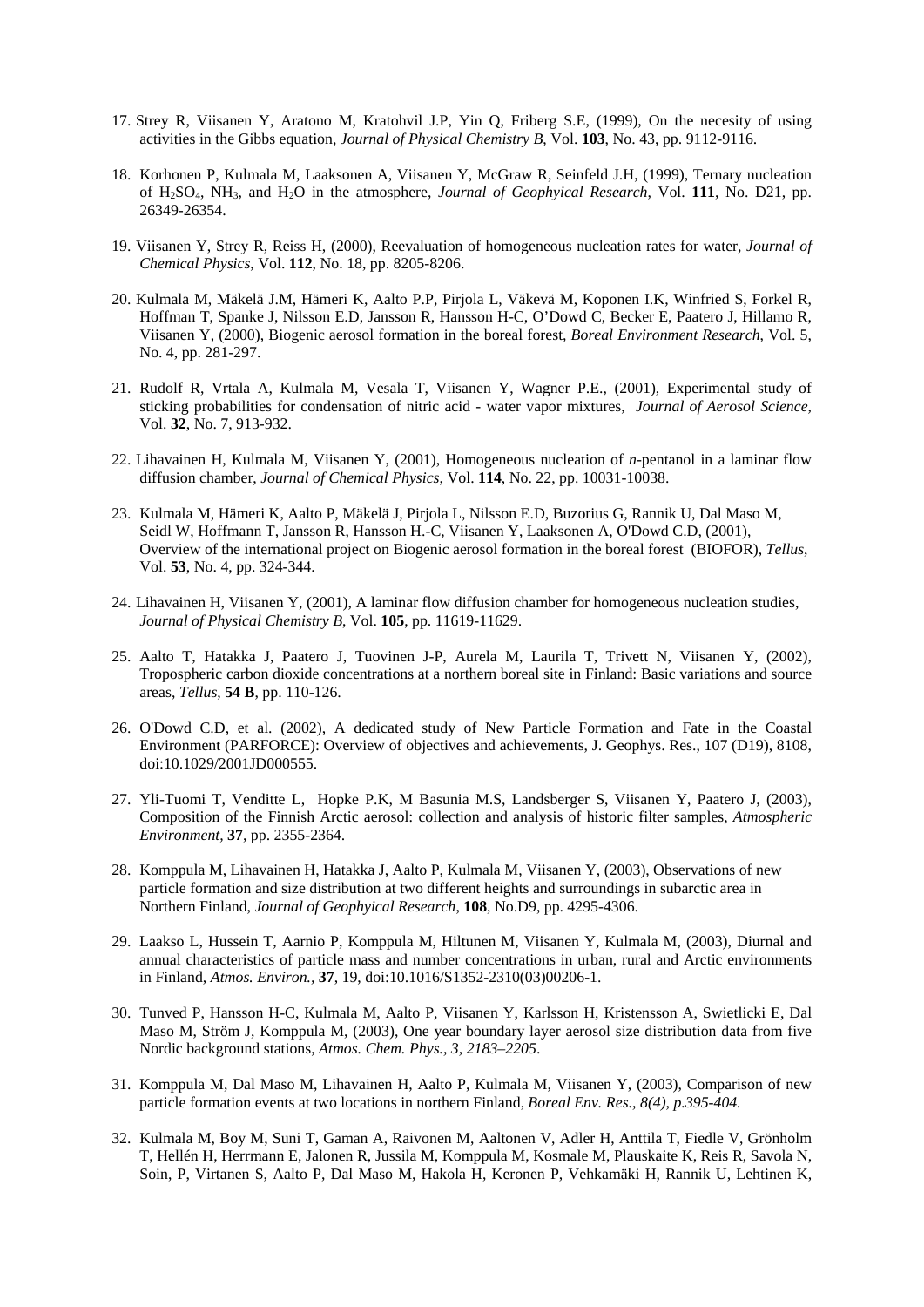Hari P, (2003), Aerosols in Boreal Forest: Wintertime relations between formation events and bio-geochemical activity, in press, *Boreal Environment Research*.

- 33. Yli-Tuomi T. Hopke P.K, Paatero P, Shamsuzzoha Basunia M, Landsberger S, Viisanen Y, Paatero J, (2003), Atmospheric Aerosol over Finnish Arctic: Source Analysis by the Multilinear Engine and the Potential Source Contribution Function, in press*, Atmospheric Environment*, **37**(31): 4381-4392.
- 34. M Shamsuzzoha Basunia, S Landsberger, T Yli-Tuomi, P.K Hopke, P Wishinski, J Paatero, Y Viisanen, (2003), Ambient Silver Concentration Anomaly in the Finnish Arctic Lower Atmosphere, *Environmental Science & Technology,* **37**: 5537-5544.
- 35. Aalto T, Hatakka J, Viisanen Y, (2003), Influence of air mass source sector on variations in CO2 mixing ratio at a boreal site in Northern Finland, *Boreal Env. Res*., **8**(4), pp. 385-394.
- 36. Hatakka J, Aalto T, Aaltonen V, Aurela M, Hakola H, Komppula M, Laurila T, Lihavainen H, Paatero J, Salminen K, Viisanen Y, (2003), Overview of the atmospheric research activities and results at Pallas GAW station, *Boreal Env. Res*., **8**(4), p.365-384*.*
- 37. Lihavainen H, Kerminen V-M, Komppula M, Hatakka J, Aaltonen V, Kulmala M, Viisanen Y, (2003), Prodution of "potential" cloud condensation nuclei production associated with atmospheric new-particle formation in northern Finland, *J. Geophys. Res*., **108**(D24), 4782, doi:10.1029/2003JD003887*.*
- 38. Paatero J, Hatakka J, Holmén K, Eneroth K, Viisanen Y, (2003), Lead-210 concentration in the air at Mt. Zeppelin, Ny-Ålesund, Svalbard*, Physics and Chemistry of the Earth*, **28**, pp. 1175-1180.
- 39. Komppula M, Lihavainen H, Hatakka J, Aalto P, Kulmala M, Viisanen Y, (2003), Observations of new particle formation and size distribution at two different heights and surroundings in subarctic area in Northern Finland, *J. Geophys. Res.,* **108**(D9), 4295, doi:10.1029/2002JD00293.
- 40. A-P Hyvärinen, Lihavainen H, Hautio K, Raatikainen T, Viisanen Y, Laaksonen A, (2004), Surface tensions and densities of sulfuric acid + dimethylamine + water solutions, *Journal of Chemical and Engineering Data*, **49**(4), 917-922.
- 41. A-P Hyvärinen, Lihavainen H, Viisanen Y, Kulmala M, (2004), Homogeneous nucleation rates of higher *n* -alcohols measured in a laminar flow diffusion chamber, *Journal of Chemical Physics* **120**, 24, 11621- 11633, 2004.
- 42. K. Eneroth, Aalto T, Hatakka J, Holmén K, Laurila T, Viisanen Y, (2005), Atmospheric transport of carbon dioxide to a baseline monitoring station in northern Finland, *Tellus* **57**B, pp. 366–374
- 43. Komppula M, Lihavainen H, Kerminen V-M, Kulmala M, Viisanen Y, (2005), Measurements of cloud droplet activation of aerosol particles at a clean subarctic background site, *J. Geophys. Res.,* 1**10**(D6), 6204, doi:10.1029/2004JD005200.
- 44. V-M Kerminen, Lihavainen H, Komppula M, Viisanen Y, Kulmala M, (2005), Direct observational evidence linking atmospheric aerosol formation and cloud droplet activation, *Geophysical Research Letters*, VOL. 32, L14803, doi:10.1029/2005GL023130.
- 45. Hyvärinen A-P, Raatikainen T, Laaksonen A, Viisanen Y, Lihavainen, (2005), Surface tensions and densities of H2SO4 + NH3 + water solutions, *Geophysical Research Letters*, **32**, 16, L16806.
- 46. Gaman A, Vehkamäki H, Strey R, Winkler R, Napari I, Viisanen Y, Kulmala M, (2005), Homogeneous nucleation of n-nonane, n-propanol mixtures: a comparison of classical nucleation theory and experiments, *Journal of Chemical Physics*, **123**, 244502.
- 47. Aaltonen V, Lihavainen H, Kerminen V-M, Komppula M, Hatakka J, Eneroth K, Kulmala M, Viisanen Y, (2006), Measurements of optical properties of atmospheric aerosols in Northern Finland, *Atmos. Chem. Phys*., **6**, 1155–1164.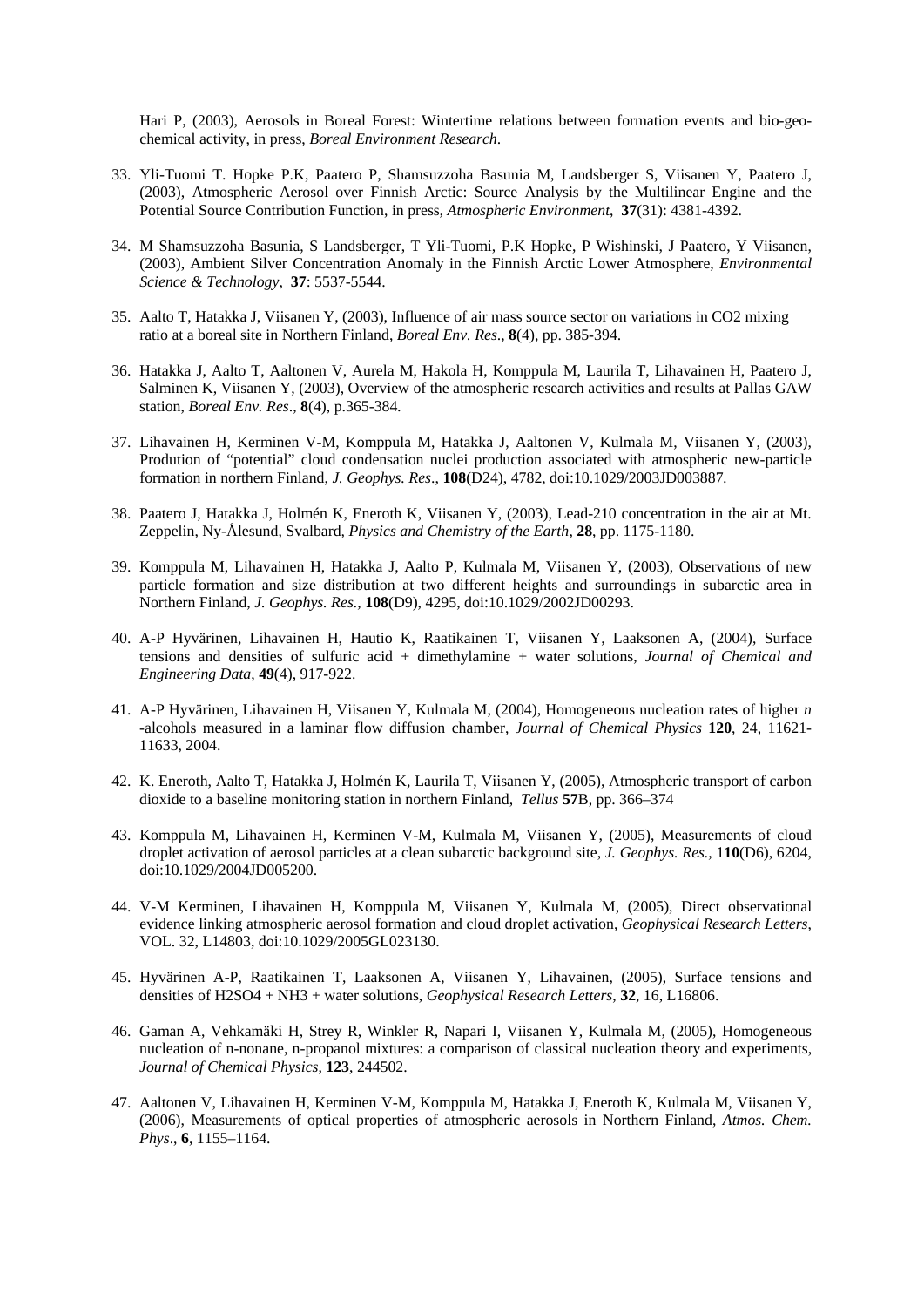- 48. Hyvärinen A-P, Lihavainen H, Gaman A, Vairila L, Ojala H, Kulmala M, Viisanen Y, (2006), Surface tensions and densities of oxalic, malonic, succinic, maleic, malic, and cis-pinonic acids, *Journal of Chemical and Engineering Data*, **51**, 1, 255-260.
- 49. Hyvärinen A-P, Brus D, Ždímal V, Smolík J, Kulmala M, Viisanen Y, Lihavainen H, (2006), The carrier gas pressure effect in a laminar flow diffusion chamber, homogeneous nucleation of n-butanol in helium, *Journal of Chemical Physics*, **124**, 224304-224315.
- 50. Komppula M., Sihto S-L, Korhonen H, Lihavainen H, Kerminen V-M, Kulmala M, Viisanen Y, (2006), New particle formation in air mass transported between two measurement sites in Northern Finland, Atmos. Chem. Phys., 6, 2811-2824.
- 51. Tunved P, Hansson H-C, Kerminen V-M, Ström J, Dal Maso M, Lihavainen H, Viisanen Y, Aalto P, Komppula M, Kulmala M, (2006), High natural aerosol loading over boreal forests, *Science*, 14, 261-263.
- 52. Dal Maso M, Sogacheva L, Aalto P. Riipinen I, Komppula M, Tunved P, Korhonen L, Suur-Uski V, Hirsikko A, Kurtén T, Kerminen V-M, Lihavainen H, Viisanen Y, Hansson H-C, Kulmala M, (2007), Aerosol size distribution measurements at four Nordic field stations: identification, analysis and trajectory analysis of new particle formation bursts. Tellus, 59B, 350-361.
- 53. Engler C, Lihavainen H, Komppula M, Kerminen V-M, Kulmala M, Viisanen Y, (2007), Continuous measurements of aerosol properties at the Baltic Sea. Tellus, 59B, 728-741.
- 54. Kivekäs N, Kerminen V-M, Engler C, Lihavainen H, Komppula M, Viisanen Y, Kulmala M, (2007), Particle number to volume concentration ratios at two measurement sites in Finland. J. Geophys. Res., 112, D04209, doi:10.1029/2006JD007102.
- 55. Komppula M, Vana M, Kerminen V-M, Lihavainen H, Viisanen Y, Hõrrak U, Komsaare K, Tamm E, Hirsikko A, Laakso L, Kulmala M, (2007), Size distributions of atmospheric ions in the Baltic Sea region. Boreal Env. Res., 12, 323-336.
- 56. Lihavainen H, Komppula M, Kerminen V-M, Järvinen H, Viisanen Y, Lehtinen K, Vana M, Kulmala M, (2007), Size distributions of atmospheric ions inside clouds and in cloud-free air at a remote continental site. Boreal Env. Res., 12, 337-344.
- 57. O'Dowd C. D, Yoon Y. J, Junkerman W, Aalto P, Kulmala M, Lihavainen H, Viisanen Y, (2007), Airborne measurements of nucleation mode particles I: coastal nucleation and growth rates, Atmos. Chem. Phys., 7, 1491–1501, 2007, www.atmos-chem-phys.net/7/1491/2007/.
- 58. Kivekäs N, Kerminen V-M, Engler C, Lihavainen H, Komppula M, Viisanen Y, Kulmala M, (2007), Particle number to volume concentration ratios at two measurement sites in Finland, J. Geophys. Res., 112, D04209, doi:10.1029/2006JD007102.
- 59. Hyvärinen A-P, Komppula M, Engler C, Kivekäs N, Kerminen V-M, Dal Maso M, Viisanen Y, Lihavainen H, (2008), Atmospheric new particle formation at Utö, Baltic Sea 2003-2005, Tellus B, 60 (3), DOI: 10.1111/j.1600-0889.2008.00343.x.
- 60. Brus D, Hyvärinen A-P, Wedekind J, Viisanen Y, Kulmala M, Ždímal V, Smolík J, Lihavainen H, (2008), The homogeneous nucleation of 1-pentanol: The effect of carrier gas pressure and kind in a laminar flow diffusion chamber, J. Chem. Phys. 128 (13).
- 61. Dal Maso M, Hyvärinen A-P, Komppula M, Tunved P, Kerminen V-M, Lihavainen H, Viisanen Y, Hansson H-C, Kulmala M, (2008), Annual and interannual variation in boreal forest aerosol particle number and volume concentration and their connection to particle formation, Tellus B, DOI: 10.1111/j.1600-0889.2008.00366.x.
- 62. Hyvärinen A-P, Brus D, Ždímal V, Smolík J, Kulmala M, Viisanen Y, Lihavainen H, (2008), Erratum: "The carrier gas pressure effect in a laminar flow diffusion chamber, homogeneous nucleation of n-butanol in helium", Journal of Chemical Physics, 128 (10).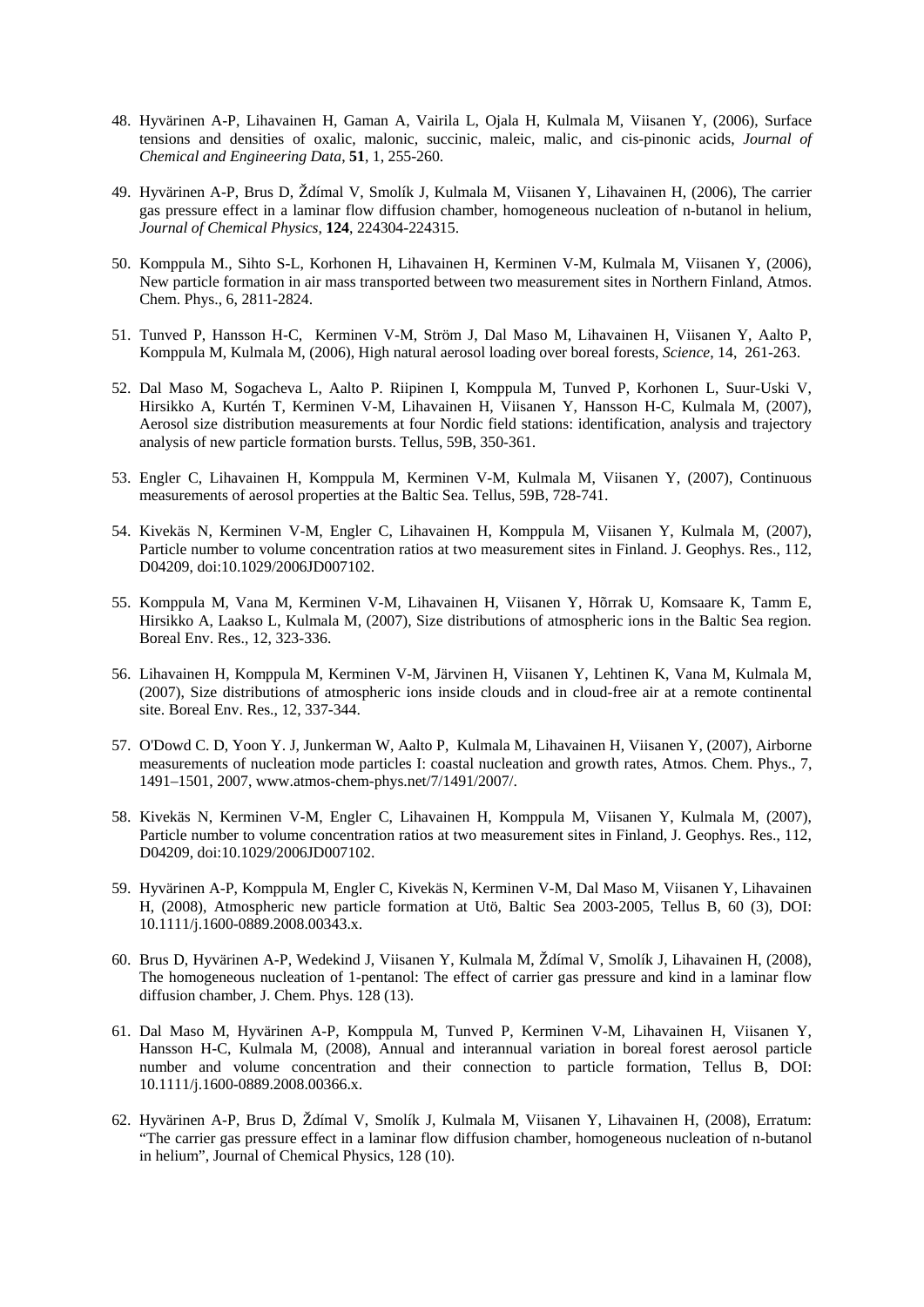- 63. Vanhanen J, Hyvärinen A-P, Anttila T, Raatikainen T, Viisanen Y, Lihavainen H, (2000), Ternary solution of sodium chloride, succinic acid and water; surface tension and its influence on cloud droplet activation, Atmos. Chem. Phys., 8, 4595-4604.
- 64. Raatikainen T, Laaksonen A, Hyvärinen A-P, Vanhanen J, Hautio K, Lihavainen H, Viisanen Y, Napari I, (2008) "Surface Tensions of Multicomponent Aqueous Electrolyte Solutions: Predictive Models Based on Binary Limits", J. Phys. Chem. C., 112(28), 10428-10434, doi:10.1021/jp7117136.
- 65. Lihavainen H, Kerminen V-M, Komppula M, Hyvärinen A-P, Laakia J, Saarikoski S, Makkonen U, Kivekäs N, Hillamo R, Kulmala M, Viisanen Y, (2008), Measurements of the relation between aerosol properties and microphysics and chemistry of low level liquid water clouds in Northern Finland, Atmos. Chem. Phys., 8, 6925-6938.
- 66. Laaksonen A, Kulmala M, O'Dowd C, Joutsensaari J, Vaattovaara P, Mikkonen S, Lehtinen K. E. J, Sogacheva L, Dal Maso M, Aalto P, Petäjä T, Sogachev A, Jun Yoon Y, Lihavainen H, Nilsson D, Facchini M, Cavalli F, Fuzzi S, Hoffmann T, Arnold F, Hanke M, Sellegri K, Umann B, Junkermann W, Coe H, Allan J. D, Alfarra M, Worsnop D. R, Riekkola M-L, Hyötyläinen T, Viisanen Y, (2008), The role of VOC oxidation products in continental new particle formation, Atmos. Chem. Phys., 8, 2657-2665.
- 67. O'Dowd C, Yoon Y. J, Junkerman W, Aalto P, Kulmala M, Lihavainen H, Viisanen Y, (2009), Airborne measurements of nucleation mode particles II: boreal forest nucleation events. Atmos. Chem. Phys., 9, 937- 944.
- 68. Lihavainen H, Viisanen Y, Kulmala M, (2008), Erratum: Homogeneous nucleation of n-pentanol in a laminar flow diffusion chamber [JCP 114, 10031-10038 (2001)], J. Chem. Phys.,128, 139902.
- 69. Hyvärinen A-P, Lihavainen H, Viisanen Y, Kulmala M, (2008), Erratum: "Homogeneous nucleation rates of higher n -alcohols measured in a laminar flow diffusion chamber", J. Chem. Phys. 129, 249902.
- 70. Hyvärinen A-P, Lihavainen H, Komppula M, Sharma V. P, Kerminen V-M, Panwar T. S, Viisanen Y, (2009), Continuous measurements of optical properties of atmospheric aerosols in Mukteshwar, northern India, J. Geophys. Res., 114, D08207, doi:10.1029/2008JD011489.
- 71. Komppula M, Lihavainen, Hyvärinen A-P, Kerminen V-M, Panwar T.S, Sharma V.P, Viisanen Y, (2009), Physical properties of aerosol particles at a Himalayan background site in India, J. Geophys. Res., 114, D12202, doi:10.1029/2008JD011007.
- 72. Lihavainen H, Kerminen V-M, Tunved P, Aaltonen V, Arola A, Hatakka J, Hyvärinen A-P, Viisanen Y, (2009), Observational signature of the direct radiative effect by natural boreal forest aerosols and its relation to the corresponding first indirect effect, J. Geophys. Res., 114, D20206, doi:10.1029/2009JD012078.
- 73. Kivekäs N, Sun J, Zhan M, Kerminen V, Hyvärinen A, Komppula M, Viisanen Y, Hong N, Zhang Y, Kulmala M, Zhang X-C, Deligeer D, Lihavainen H, (2009), Long term particle size distribution measurements at Mount Waliguan, a high-altitude site in inland China, Atmos. Chem. Phys., 9, 5461-5474.
- 74. Lihavainen H, Kerminen V-M, Tunved P, Aaltonen V, Arola A, Hatakka J, Viisanen Y, (2009), Observational signature of the direct radiative effect by natural boreal forest aerosols and its relation to the corresponding first indirect effect, JOURNAL OF GEOPHYSICAL RESEARCHcorresponding first indirect effect, JOURNAL OF GEOPHYSICAL RESEARCH-ATMOSPHERES Volume: 114 Article Number: D20206.
- 75. Paatero J, Buyukay M, Holmén K, Hatakka J, Viisanen Y, (2010) Seasonal Variation and Source Areas of Airborne Lead-210 at Ny-Ålesund, High Arctic, Polar Research 2010; 29: 345-352.
- 76. Duplissy J, Enghoff M.B, Aplin K.L, Arnold F, Aufmhoff H, Avngaard M, Baltensperger U, Bondo T, Bingham R, Carslaw K, Curtius J, David A, Fastrup B, Gagne S, Hahn F, Harrison R.G, Kellett B, Kirkby J, Kulmala M, Laakso L, Laaksonen A, Lillestol E, Lockwood M, Makela J, Makhmutov V, Marsh N.D, Nieminen T, Onnela A, Pedersen E, Pedersen J.O, Polny J, Reichl U, Seinfeld J.H, Sipila M, Stozhkov Y, Stratmann F, Svensmark H, Svensmark J, Veenhof R, Verheggen B, Viisanen Y, Wagner P.E, Wehrle G, Weingartner E, Wex H, Wilhelmsson M, Winkler P.M, (2010), Results from the CERN pilot CLOUD experiment, Atmos. Chem. Phys., 10, 1635-1647.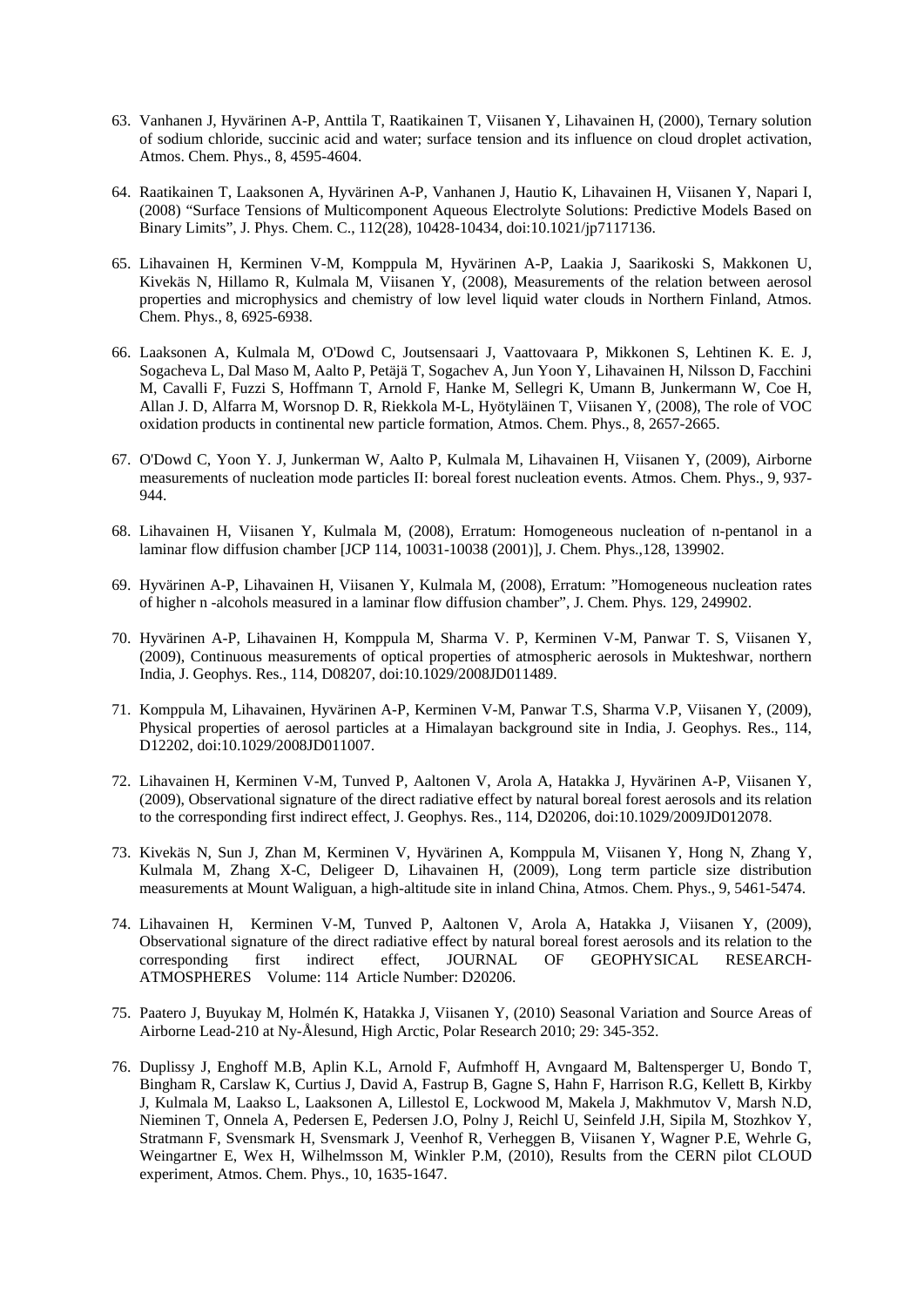- 77. Hyvärinen A-P, Lihavainen H, Komppula M, Panwar T.S, Sharma V.P, Hooda R.K, Viisanen Y, (2010), Aerosol measurements at the Gual Pahari EUCAARI station: preliminary results from in-situ measurements, Atmos. Chem. Phys., 10, 7241-7252.
- 78. Brus D, Hyvärinen A, Viisanen Y, Kulmala M, Lihavainen H, (2010), Homogeneous nucleation of sulfuric acid and water mixture, Atmos. Chem. Phys., 10, 2631-2641
- 79. Koskinen J, Poutiainen J, Schultz D, Joffre S, Koistinen J, Saltikoff E, Gregow E, Turtiainen H, Dabberdt WF, Damski J, Eresmaa N, Göke S, Hyvärinen O, Järvi L, Karppinen A, Kotro J, Kuitunen T, Kukkonen J, Kulmala M, Moisseev D, Nurmi P, Pohjola H, Pylkkö P, Vesala T, Viisanen Y, (2011), The Helsinki Testbed: A Mesoscale Measurement, Research, and Service Platform, BULLETIN OF THE AMERICAN METEOROLOGICAL SOCIETY Volume: 92 Issue: 3 Pages: 325-342 DOI: 10.1175/2010BAMS2878.
- 80. Asmi E, Kivekäs N, Kerminen V, Komppula M, Hyvärinen A, Hatakka J, Viisanen Y, Lihavainen H, (2011), Secondary new particle formation in Northern Finland Pallas site between the years 2000 and 2010, Atmos. Chem. Phys., 11, 12959-12972.
- 81. Kirkby J, Curtius J, Almeida J, Dunne E, Duplissy J, Ehrhart S, Franchin A, Gagné S, Ickes L, Kürten A, Kupc A, Metzger A, Riccobono F, Rondo L, Schobesberger S, Tsagkogeorgas G, Wimmer D, Amorim A, Bianchi F, Breitenlechner M, David A, Dommen J, Downard A, Ehn M, Flagan R C, Haider S, Hansel A, Hauser D, Jud W, Junninen H, Kreissl F, Kvashin A, Laaksonen A, Lehtipalo K, Lima J, Lovejoy E R, Makhmutov V, Mathot S, Mikkilä J, Minginette P, Mogo S, Nieminen T, Onnela A, Pereira P, Petäjä T, Schnitzhofer R, Seinfeld J H, Sipilä M, Stozhkov Y, Stratmann F, Tomé A, Vanhanen J, Viisanen Y, Virtala A, Wagner P E, Walther H, Weingartner E, Wex H, Winkler P M, Carslaw K S, Worsnop D R, Baltensperger U, Kulmala M, (2011), Role of sulphuric acid, ammonia and galactic cosmic rays in atmospheric aerosol nucleation, Nature, 476, 429-433 (2011)
- 82. Hyvärinen A-P, Kolmonen P, Kerminen V, Virkkula A, Leskinen A, Komppula M, Hatakka J, Burkhart J, Stohl A, Aalto P, Kumala M, Lehtinen K, Viisanen Y, Lihavainen H, (2011), Aerosol black carbon at five background measurement sites over Finland, a gateway to the Arctic, Atmospheric Environment vol 45, 4042-4050
- 83. Petäjä T, Laakso L, Grönholm T, Launiainen S, Evele-Peltoniemi I, Virkkula A, Leskinen A, Backman J, Manninen H E, Hämeri K, Vanhala E, Tuomi T, Paatero J, Aurela M, Hakola H, Makkonen U, Hellén H, Hillamo R, Vira J, Prank M, Sofiev M, Siitari-Kauppi M, Laaksonen A, Lehtinen K, Kulmala M, Viisanen Y, Kerminen V, (2012), In-situ obsevations of Eyjafjallajökull ash particles by hot-air balloon, Atmospheric Environment, In Press, Corrected Proof, doi:10.1016/j.atmosenv.2011.08.046 Atmospheric Environment, Volume, 48, 104-112 DOI: 10.1016/j.atmosenv.2011.08.046
- 84. M. Komppula, T. Mielonen, A. Arola, K. Korhonen, H. Lihavainen, A.-P. Hyvärinen, H. Baars, R. Engelmann, D. Althausen, A. Ansmann, D. Müller, T. S. Panwar, R. K. Hooda, V. P. Sharma, V.-M. Kerminen, K. E. J. Lehtinen and Y. Viisanen, (2012), Technical Note: One year of Raman-lidar measurements in Gual Pahari EUCAARI site close to New Delhi in India – Seasonal characteristics of the aerosol vertical structure, Atmos. Chem. Phys., 12, 4513-4524, 2012, www.atmos-chemphys.net/12/4513/2012/, doi:10.5194/acp-12-4513-2012.
- 85. J. Paateroa, J. Viraa, M. Siitari-Kauppi, J. Hatakka, K. Holménc,Y. Viisanena, (2012), Airborne fission products in the high Arctic after the Fukushima nuclear accident, JOURNAL OF ENVIRONMENTAL RADIOACTIVITY Volume: 114, 41-47 DOI: 10.1016/j.jenvrad.2011.12.027
- 86. H. Keskinen, A. Virtanen, J. Joutsensaari, G. Tsagkogeorgas, J. Duplissy, S. Schobesberger, M. Gysel, F. Riccobono, J. G. Slowik, F. Bianchi, T. Yli-Juuti, K. Lehtipalo, L. Rondo, M. Breitenlechner, A. Kupc, J. Almeida, A. Amorim, E. M. Dunne, A. J. Downard, S. Ehrhart, A. Franchin, M.K. Kajos, J. Kirkby, A. Kürten, T. Nieminen, V. Makhmutov, S. Mathot, P. Miettinen, A. Onnela, T. Petäjä, A. Praplan, F. D. Santos, S. Schallhart, M. Sipilä, Y. Stozhkov, A. Tomé, P. Vaattovaara, D. Wimmer, A. Prevot, J. Dommen, N. M. Donahue, R.C. Flagan, E. Weingartne4, Y. Viisanen, I. Riipinen, A. Hansel, J. Curtius, M. Kulmala, D. R. Worsnop, U. Baltensperger, H. Wex, F. Stratmann, and A. Laaksonen, (2013), Evolution of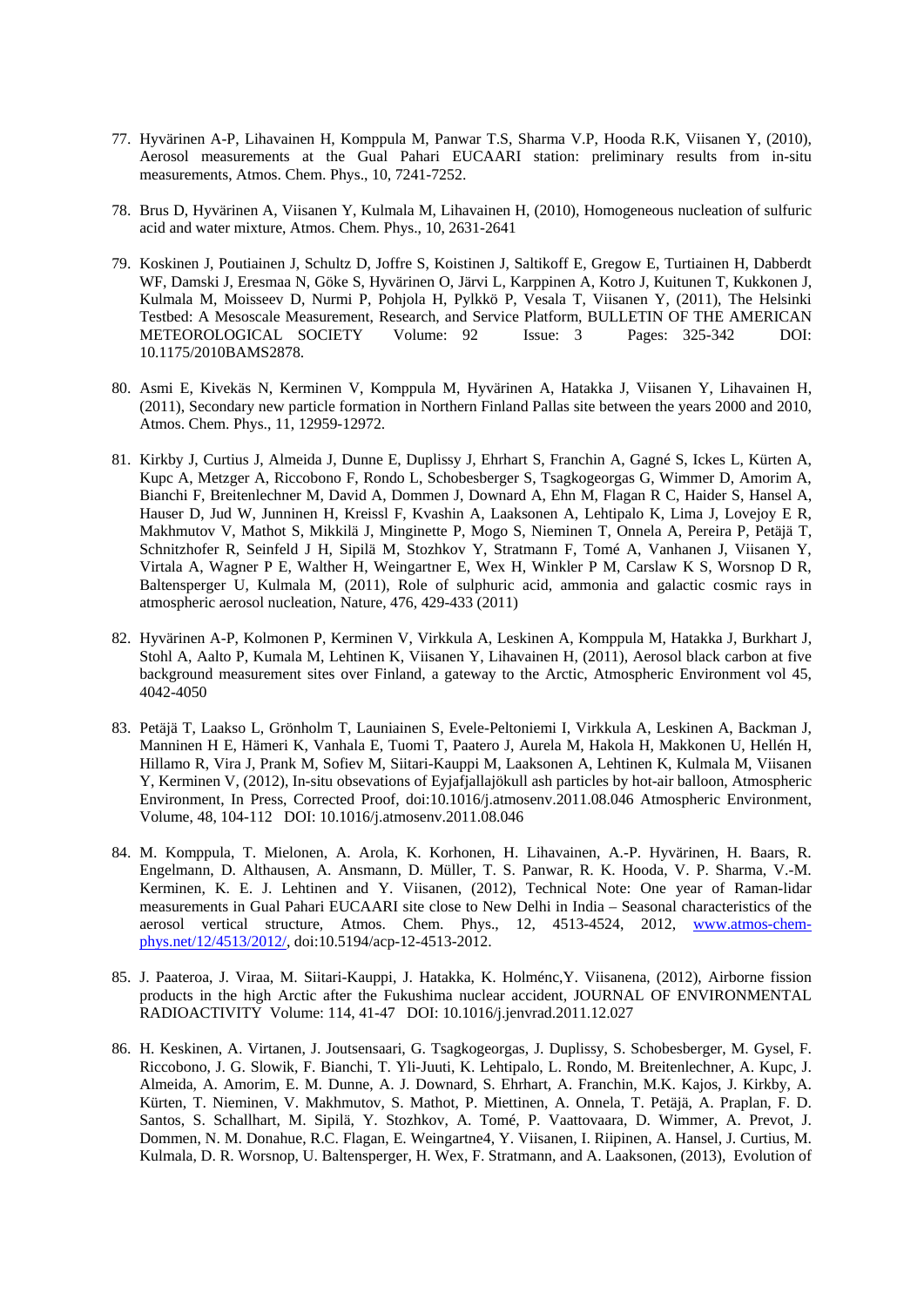particle composition in CLOUD nucleation experiments, Atmos. Chem. Phys., 13, 5587-5600, 2013, www.atmos-chem-phys.net/13/5587/2013/, doi:10.5194/acp-13-5587-2013.

- 87. Vaananen R, Kyro E.M, Nieminen T, Kivekas N, Junninen H, Virlikula A, Dal Maso M, Lihavainen H, Viisanen Y, Svenningsson B, Hols, T, Arneth A, Aalto P, Kulmala M, Kerminen, V-M, (2013), Analysis of particle size distribution changes between three measurement sites in northern Scandinavia, ATMOSPHERIC CHEMISTRY AND PHYSICS, Volume: 13, Issue: 23, Pages: 11887-11903, DOI: 10.5194/acp-13-11887-2013
- 88. T. S. Panwar, Rakesh K. Hooda, H. Lihavainen, A. P. Hyvarinen, V. P Sharma, Y. Viisanen, (2013), Atmospheric aerosols at a regional background Himalayan site—Mukteshwar, India, Environmental Monitoring and Assessment, June 2013, Volume 185, Issue 6, pp 4753-4764.
- 89. Almeida J, Schobesberger S, Kurten A, Ortega IK, Kupiainen-Maatta O, Praplan AP, Adamov, Amorim A, Bianchi, Breitenlechner M, Dommen J, Donahue N.M, Downard A, Dunne, Duplissy J, Ehrhart S, Flagan, R.C, Franchin A, Guida R , Hakala J, Hansel A, Heinritzi M, Henschel H, Jokinen T, Junninen H, Kajos M, Kangasluoma J, Keskinen H, Kupc A, Kurten T, Kvashin A.N, Laaksonen A, Lehtipalo K, Leiminger M, Leppa J, Loukonen V, Makhmutov V, Mathot S, McGrath M.J, Nieminen T, Olenius T, Onnela A, Petaja T, Riccobono F, Riipinen I, Rissanen M, Rondo L, Ruuskanen T, Santos F.D, Sarnela N, Schallhart S, Schnitzhofer R, Seinfeld J.H, Simon M, Sipila M, Stozhkov Y, Stratmann F, Tome A, Trostl J, Tsagkogeorgas G, Vaattovaara P, Viisanen Y, Virtanen A, Vrtala A, Wagner P.E, Weingartner E, Wex H, Williamson C, Wimmer D, Ye P.L, Yli-Juuti T, Carslaw K.S, Kulmala M, Curtius J, Baltensperger U, Worsnop D.R, Vehkamaki H, Kirkby, (2013), Molecular understanding of sulphuric acid-amine particle nucleation in the atmosphere, NATURE, Volume: 502, Issue: 7471, Pages: 359-+, DOI: 10.1038/nature12663, Published: OCT 17 2013.
- 90. Laing J.R, Hopke P.K, Hopke E.F, Husain L, Dutkiewicz V.A, Paatero J, Viisanen Y, (2013), Long-term trends of biogenic sulfur aerosol and its relationship with sea surface temperature in Arctic Finland, JOURNAL OF GEOPHYSICAL RESEARCH-ATMOSPHERES, Volume: 118, Issue: 20, DOI: 10.1002/2013JD020384, Published: OCT 27 2013.
- 91. Mann, G. W., Carslaw, K. S., Reddington, C. L., Pringle, K. J., Schulz, M., Asmi, A., Spracklen, D. V., Ridley, D. A., Woodhouse, M. T., Lee, L. A., Zhang, K., Ghan, S. J., Easter, R. C., Liu, X., Stier, P., Lee, Y. H., Adams, P. J., Tost, H., Lelieveld, J., Bauer, S. E., Tsigaridis, K., van Noije, T. P. C., Strunk, A., Vignati, E., Bellouin, N., Dalvi, M., Johnson, C. E., Bergman, T., Kokkola, H., von Salzen, K., Yu, F., Luo, G., Petzold, A., Heintzenberg, J., Clarke, A., Ogren, J. A., Gras, J., Baltensperger, U., Kaminski, U., Jennings, S. G., O'Dowd, C. D., Harrison, R. M., Beddows, D. C. S., Kulmala, M., Viisanen, Y., Ulevicius, V., Mihalopoulos, N., Zdimal, V., Fiebig, M., Hansson, H.-C., Swietlicki, E., and Henzing, J. S.: Intercomparison and evaluation of global aerosol microphysical properties among AeroCom models of a range of complexity, Atmos. Chem. Phys., 14, 4679-4713, doi:10.5194/acp-14-4679-2014, 2014.
- 92. Hirsikko A, O'Connor E.J, Komppula M, Korhonen K, Pfuller A, Giannakaki, Wood C.R, Bauer-Pfundstein M, Poikonen A, Karppinen T, Lonka H, Kurri M, Heinonen J, Moisseev D, Asmi E, Aaltonen V, Nordbo A, Rodriguez E, Lihavainen H, Laaksonen A., Lehtinen K.E.J, Laurila T, Petaja T, Kulmala M, Viisanen Y, (2014), Observing wind, aerosol particles, cloud and precipitation: Finland's new ground-based remotesensing network, ATMOSPHERIC MEASUREMENT TECHNIQUES, Volume: 7, Issue: 5 Pages: 1351- 1375, DOI: 10.5194/amt-7-1351-2014.
- 93. Laing J.R, Hopke P.K, Hopke E.F, Husain L, Dutkiewicz V.A, Paatero J, Viisanen Y, (2014), Long-term particle measurements in Finnish Arctic: Part II Trend analysis and source location identification, ATMOSPHERIC ENVIRONMENT, Volume: 88, Pages: 285-296, DOI: 10.1016/j.atmosenv.2014.01.015.
- 94. Laing J.R, Hopke P.K, Hopke E.E, Husain L, Dutkiewicz V.A, Paatero J, Viisanen Y, (2014), Long-term particle measurements in Finnish Arctic: Part I Chemical composition and trace metal solubility, ATMOSPHERIC ENVIRONMENT, Volume: 88, Pages: 275-284, DOI: 10.1016/j.atmosenv.2014.03.002.
- 95. Riccobono F, Schobesberger S, Scott C.E, Dommen J, Ortega I.K, Rondo L, Almeida J, Amorim A, Bianchi F, Breitenlechner M, David A, Downard A, Dunne E. M, Duplissy J, Ehrhart S, Flagan R.C, Franchin A, Hansel A, Junninen H, Kajos M, Keskinen H, Kupc A, Kurten A, Kvashin A.N, Laaksonen A, Lehtipalo K, Makhmutov V, Mathot S, Nieminen T, Onnela A, Petaja T, Praplan A.P, Santos F.D,